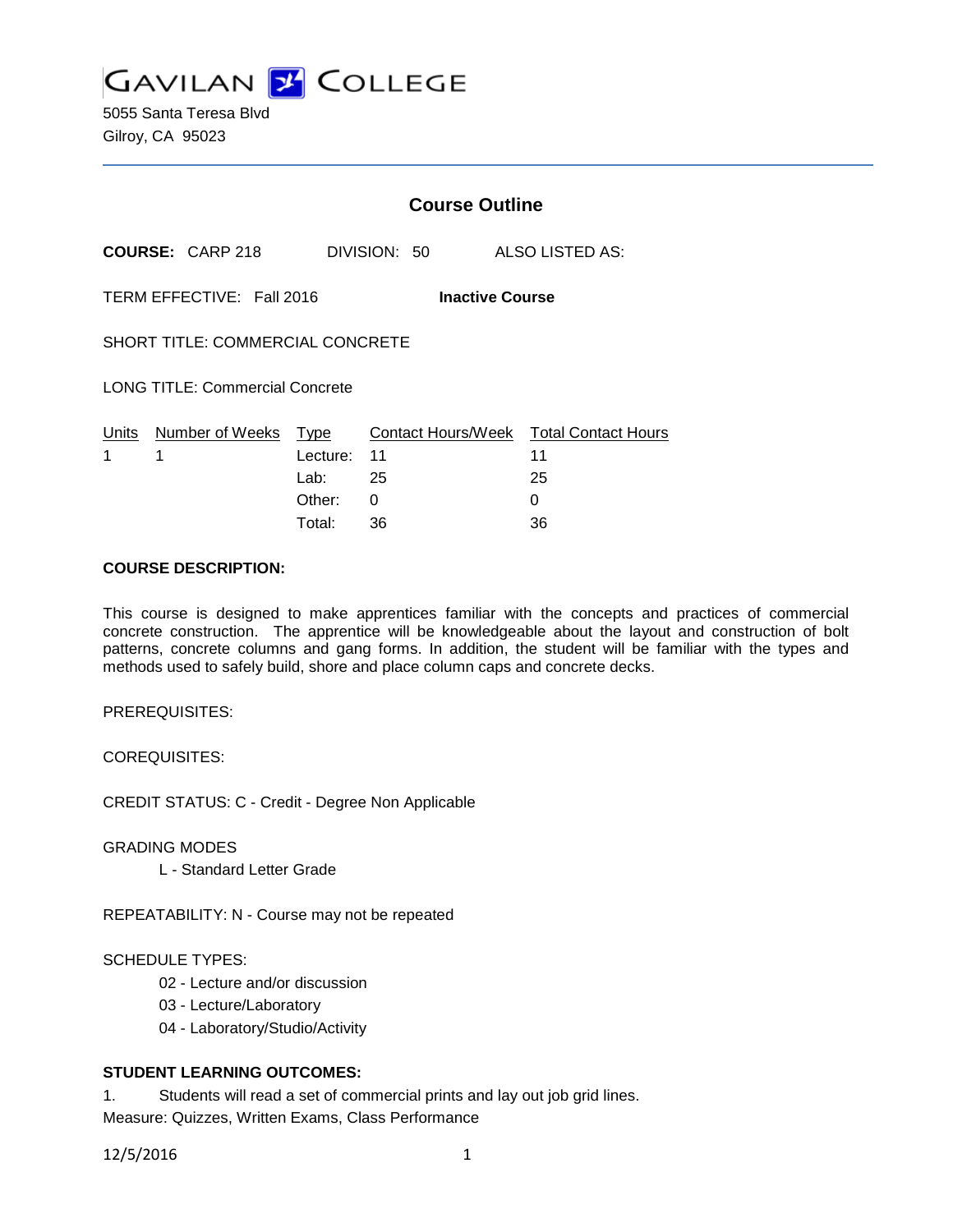PLO: 2 ILO: 1,2,3,7 GE-LO: N/A Anticipated Year of Assessment: 2016 2. Students will construct a bolt pattern and install in proper location and elevation. Measure: Quizzes, Written Exams, Class Performance PLO: 2 ILO: 1,2,3,7 GE-LO: N/A Anticipated Year of Assessment: 2016 3. Students will build, set and brace a round fiber form column at the correct location. Measure: Quizzes, Written Exams, Class Performance PLO: 1,2 ILO: 1,2,3,7 GE-LO: N/A Anticipated Year of Assessment: Fall 2016 4. Students will build, set and brace a square wood column at the correct location. Measure: Quizzes, Written Exams, Class Performance PLO: 3 ILO: 1,2,3,7 GE-LO: N/A Anticipated Year of Assessment: Fall 2016 5. Students will assemble, set and brace a wall using composite metal/plywood panels. Measure: Quizzes, Written Exams, Class Performance PLO: 3 ILO: 1,2,3,7 GE-LO: N/A Anticipated Year of Assessment: Fall 2016 6. Students will erect, line and brace a section of Alumawall with taper ties and strongbacks. Measure: Quizzes, Written Exams, Class Performance PLO: 2,3 ILO: 1,2,3,7 GE-LO: N/A Anticipated Year of Assessment: Fall 2016 7. Students will correctly identify the components of a traditional wood-shore deck system, including Ellis shores, stringers, joists and deck plywood Measure: Quizzes, Written Exams, Class Performance PLO: 1 ILO: 1,2,3,7 GE-LO: N/A Anticipated Year of Assessment: Fall 2016 8. Students will assemble a steel post shoring system and set it to the correct elevation Measure: Quizzes, Written Exams, Class Performance PLO: 1,2 ILO: 1,2,3,7 GE-LO: N/A Anticipated Year of Assessment: Fall 2016 9. Students will identify the safety hazards of silica and the corrective measures to mitigate the danger. 12/5/2016 2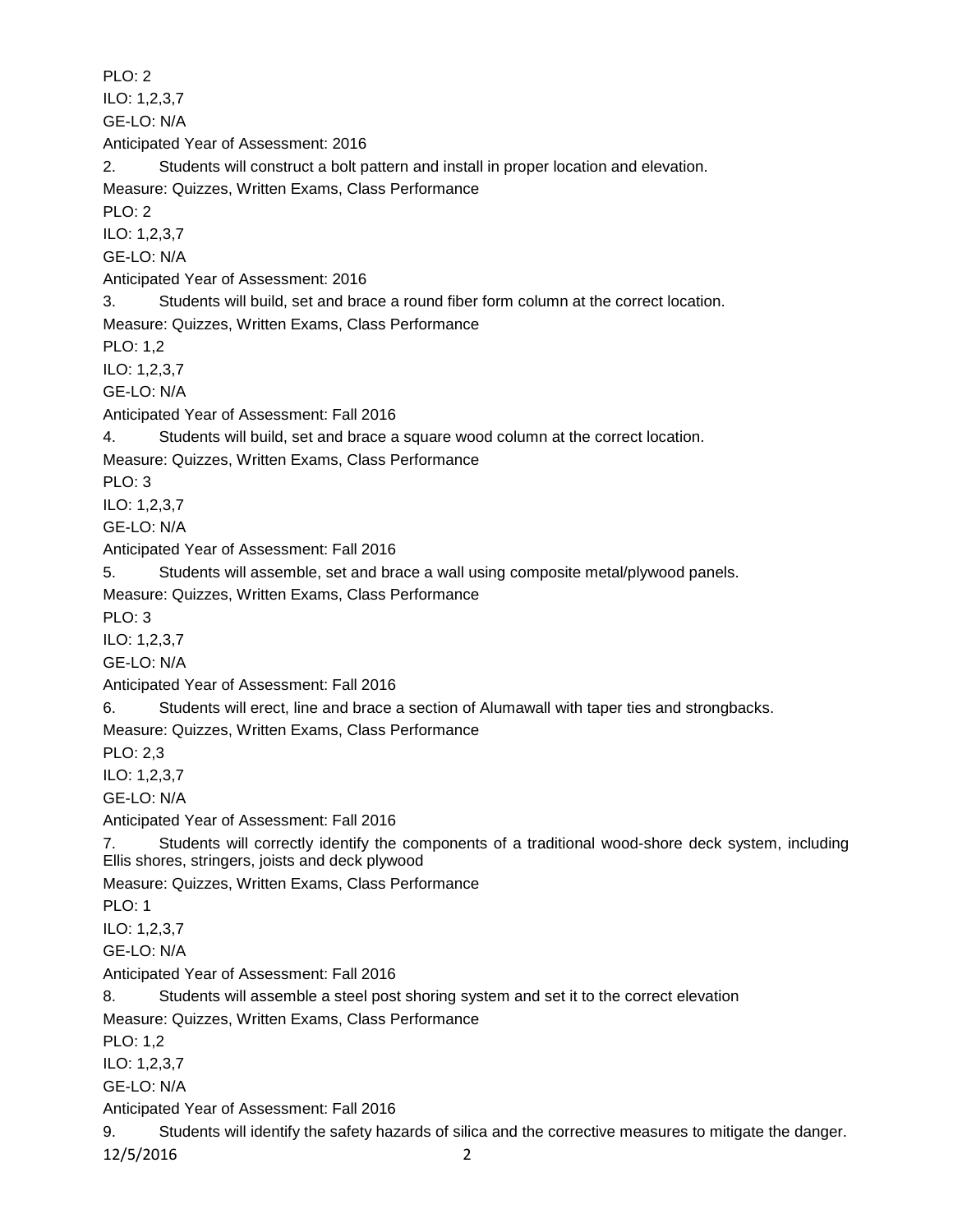Measure: Quizzes, Written Exams, Class Performance

 $PI$  O: 1

ILO: 1,2,3,7 GE-LO: N/A

Anticipated Year of Assessment: Fall 2016

10. Students will correctly calculate the amount of concrete needed for various forms.

Measure: Quizzes, Written Exams, Class Performance

PLO: 1

ILO: 1,2,3,7

GE-LO: N/A

Anticipated Year of Assessment: Fall 2016

PROGRAM LEARNING OUTCOMES:

1. Demonstrate journey level skills, including those skills necessary to build all concrete infrastructures that comprise the California transportation system.

2. Locate on the blueprints and in the specifications, the information needed to construct various types of structures and assemble its various components.

3. Perform horizontal layout and vertical layout of wood framed wall components. Install interior and exterior trims and moldings. Construct various types of roofs and stairs.

CONTENT, STUDENT PERFORMANCE OBJECTIVES, OUT-OF-CLASS ASSIGNMENTS

Inactive Course: 11/28/2016 1 Hours Content: Introduction Lecture Student Performance Objectives (SPO): Understanding the content of the course progression Out-of-Class Assignments: Read chapter assignments 1 Hours Content: Chapter 1 Bolt Patterns (Lecture) Student Performance Objectives (SPO): Prepare for MLP in Lab Out-of-Class Assignments: None 3 Hours Content: Layout and build bolt templates using the given plan (Lab) Student Performance Objectives (SPO): Demonstrate ability to perform lesson Out-of-Class Assignments: None 1 Hours Content: Chapter 2 Columns (Lecture) Student Performance Objectives (SPO): Understand chapter material Out-of-Class Assignments: Read chapter assignments 5 Hours Content: Lay out, build and brace round and square columns (Lab) Student Performance Objectives (SPO): Demonstrate ability to perform assignment Out-of-Class Assignments: None 2 Hours Content: 12/5/2016 3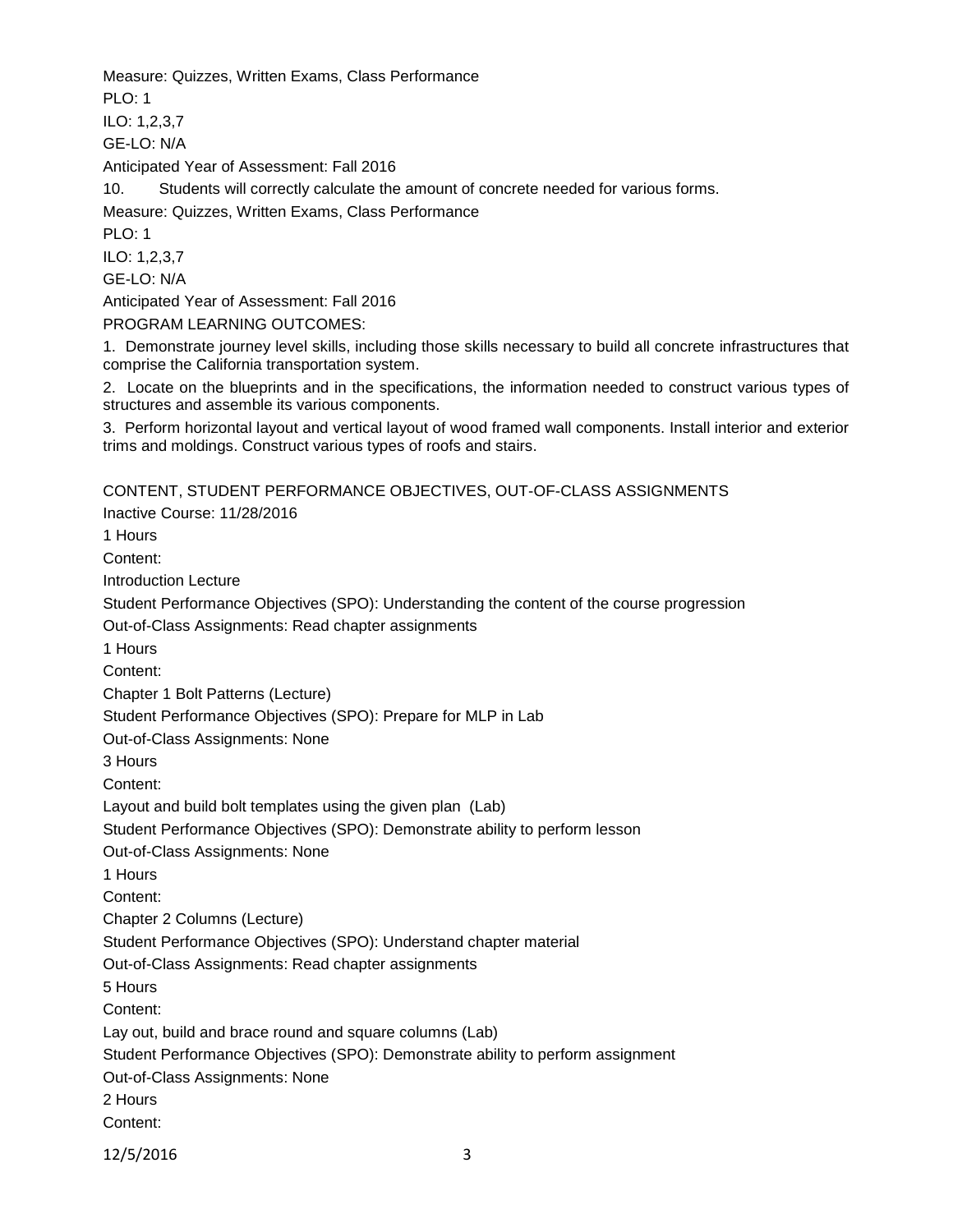Chapter 3 Gang Forms (Lecture) Student Performance Objectives (SPO): Understand Chapter material and review lab assignment Out-of-Class Assignments: None 1 Hours Content: Silica Awareness (Lecture) Student Performance Objectives (SPO): Understand the hazards of working with silica Out-of-Class Assignments: None 6 Hours Content: Assemble the Symons forms and lay out and construct the Aluma Wall forms Student Performance Objectives (SPO): Demonstrate ability to perform the assignment Out-of-Class Assignments: None 2 Hours Content: Chapter 4 Traditional Decking (Lecture) Student Performance Objectives (SPO): Understand the terminology and process of the chapter and review the MLP for the project Out-of-Class Assignments: None 5 Hours Content: Traditional Deck (Lab) Student Performance Objectives (SPO): Lay out, build, joist, deck and brace wooden shore project demonstrate proficiency in the work processes defined in the MLP Out-of-Class Assignments: None 1 Hours Content: Chapter 5 Metal Shoring (Lecture) Student Performance Objectives (SPO): Understand the terminology and metal shoring process Out-of-Class Assignments: None 1 Hours Content: Chapter 6 Floor Forms (Lecture) Student Performance Objectives (SPO): Understand the terminology and floor form work process and related MLP Out-of-Class Assignments: None 4 Hours Content: Assembly of the Pro-Shore metal deck (Lab) Student Performance Objectives (SPO): Demonstrate proficiency in the work processes of the MLP Out-of-Class Assignments: None 1 Hours Content: Chapter 7 Pre-stressed concrete (Lecture) Student Performance Objectives (SPO): Understand the terminology and work processes for Pre-stressed concrete 2 Hours Final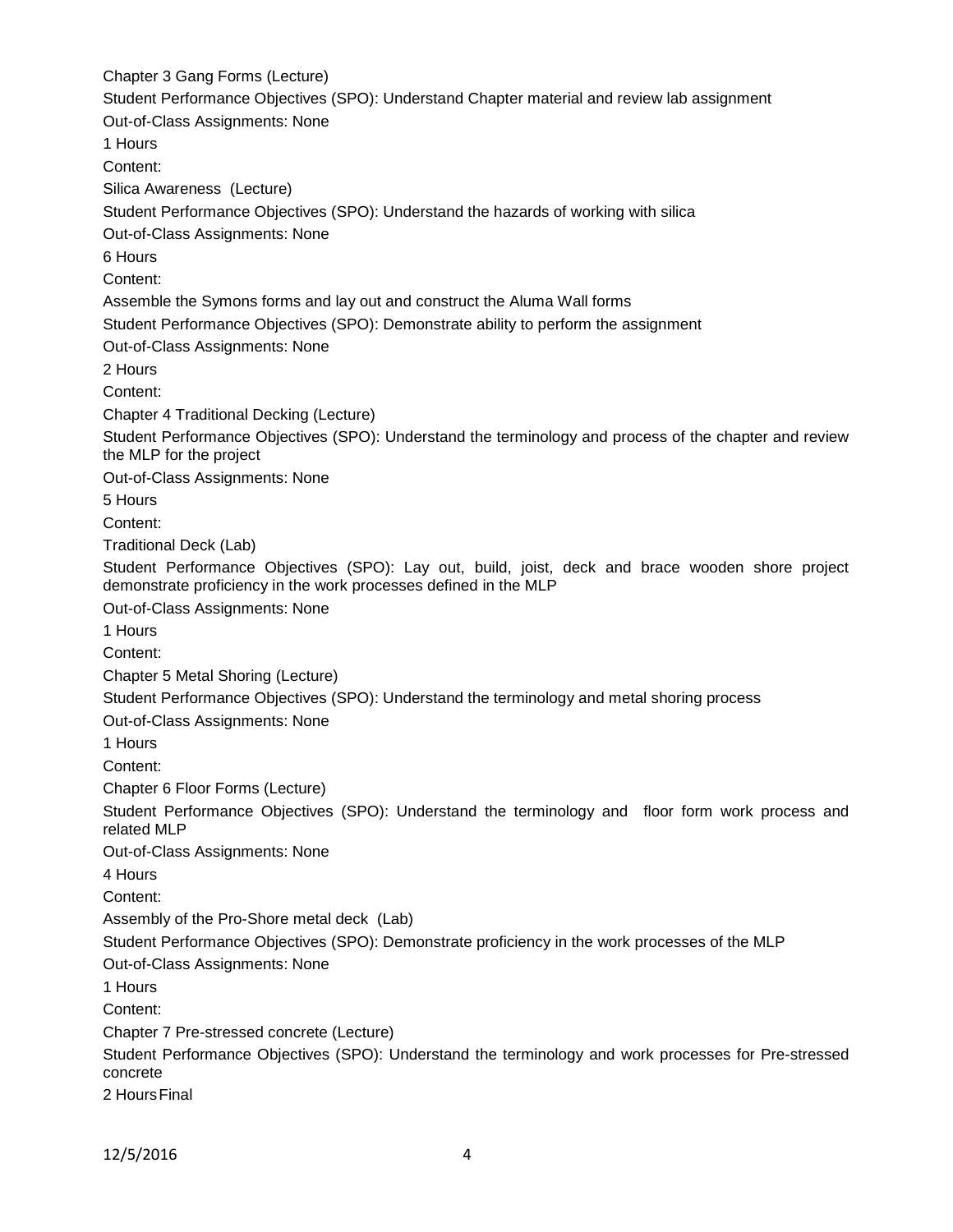# **METHODS OF INSTRUCTION:**

Lectures, demonstrations, multimedia presentations, discussions, and hands-on lab activities.

#### **METHODS OF EVALUATION:**

Category 1 - The types of writing assignments required: Percent range of total grade: 20 % to 30 %

Written Homework

Reading Reports

Other: MLP shop based curriculum performance based

Course primarily involves skill demonstration or problem solving

Category 2 - The problem-solving assignments required: Percent range of total grade: 30 % to 40 %

Homework Problems

Quizzes

Exams

Category 3 - The types of skill demonstrations required: Percent range of total grade: 40 % to 50 %

Class Performance/s

Field Work

Category 4 - The types of objective examinations used in the course: Percent range of total grade: 5 % to 10 %

Multiple Choice

True/False

### **REPRESENTATIVE TEXTBOOKS:**

Required:

CITF. Commercial Concrete.

1) Construction Safety Orders, CAL OSHA current edition

2) CTCNC COMMERCIAL CONCRETE, Carpenters International Training Fund, Las Vegas, NV. (2014)

3) Carpentry, Leonard Koel American Technical Publishers Inc., Homewood Illinois 60430-4600 (2012): Mosaic, Or other appropriate college level text.

Reading level of text, Grade: 10 Verified by: Director of Training